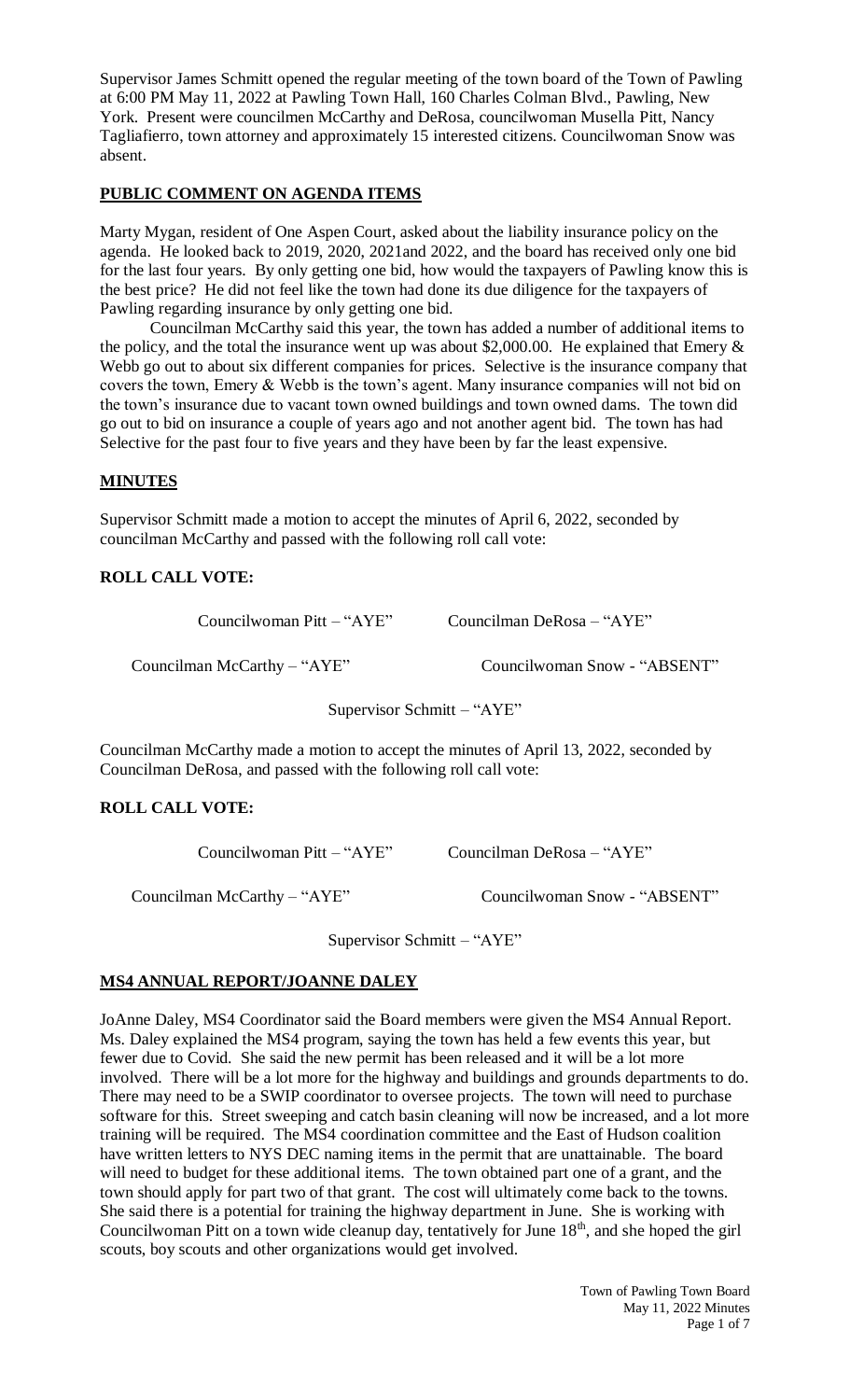## **BONDING DISCUSSION**

Christine Mitchell, town bookkeeper explained that interest rates are going up and she felt the town shouldn't wait if they want to bond monies. She met with Bob Brill, highway superintendent, councilman McCarthy and supervisor Schmitt on a road plan and they came up with a total of approximately one and a half million dollars that would need to be bonded to cover the necessities over the next two years. These monies would be used for roads, equipment and machinery and building improvements. If the board approved this June  $1<sup>st</sup>$ , it would take about sixty days to obtain the money. She is talking about a million dollars in paving, \$108,000.00 in building improvements, \$37,000.00 for a piece of equipment and \$355,000.00 in automobiles. The long term impact to the budget would be, including principal and interest, approximately \$135,000.00 per year. This would affect the general fund and highway fund. The impact would be slightly less than two percent, which would have a minimal impact if any.

## **CONSENT AGENDA**

## **Resolution 2022097 Payment of Bills for the Town of Pawling**

Whereas, the Town of Pawling bookkeeper has reviewed and prepared the vouchers and has offered them for review, and

Whereas, the vouchers have been approved in accordance with the Town of Pawling policy, and

Whereas, the vouchers have been numbered 2022059 through 20220212, now therefore, be it

Resolved, that the Pawling town board hereby accepts the vouchers as prepared and on the recommendation of the bookkeeper and hereby authorizes payment of said vouchers for the Town of Pawling on this date in the amount of \$406,058.54.

| <b>MOTION:</b> | <b>Supervisor Schmitt</b> |
|----------------|---------------------------|
| <b>SECOND:</b> | Councilman McCarthy       |

## **ROLL CALL VOTE:**

Councilwoman Pitt – "AYE" Councilman DeRosa – "AYE"

Councilman McCarthy – "AYE" Councilwoman Snow - "ABSENT"

Supervisor Schmitt – "AYE"

## **NON CONSENT AGENDA**

#### **Resolution 2022107 Authorizing Renewal of Liability Insurance Policy**

Whereas, the town's commercial insurance policy will expire on June 4, 2022, and prior to its expiration, the town board requested proposals from insurance brokers, and

Whereas, the town board received one proposal in response from Emery & Webb (the "Proposal") submitted by account executive and branch manager Lori Johnson and account manager Beth Metzler, and

Whereas, the Proposal details all coverages and limits for liability, property, crime, equipment, auto, public officials, law enforcement, umbrella coverages, boiler and machinery and crime coverage, a copy of which Proposal is annexed hereto and incorporated by reference herein, therefore, be it

Resolved, that the town board of the Town of Pawling approves and accepts the Proposal from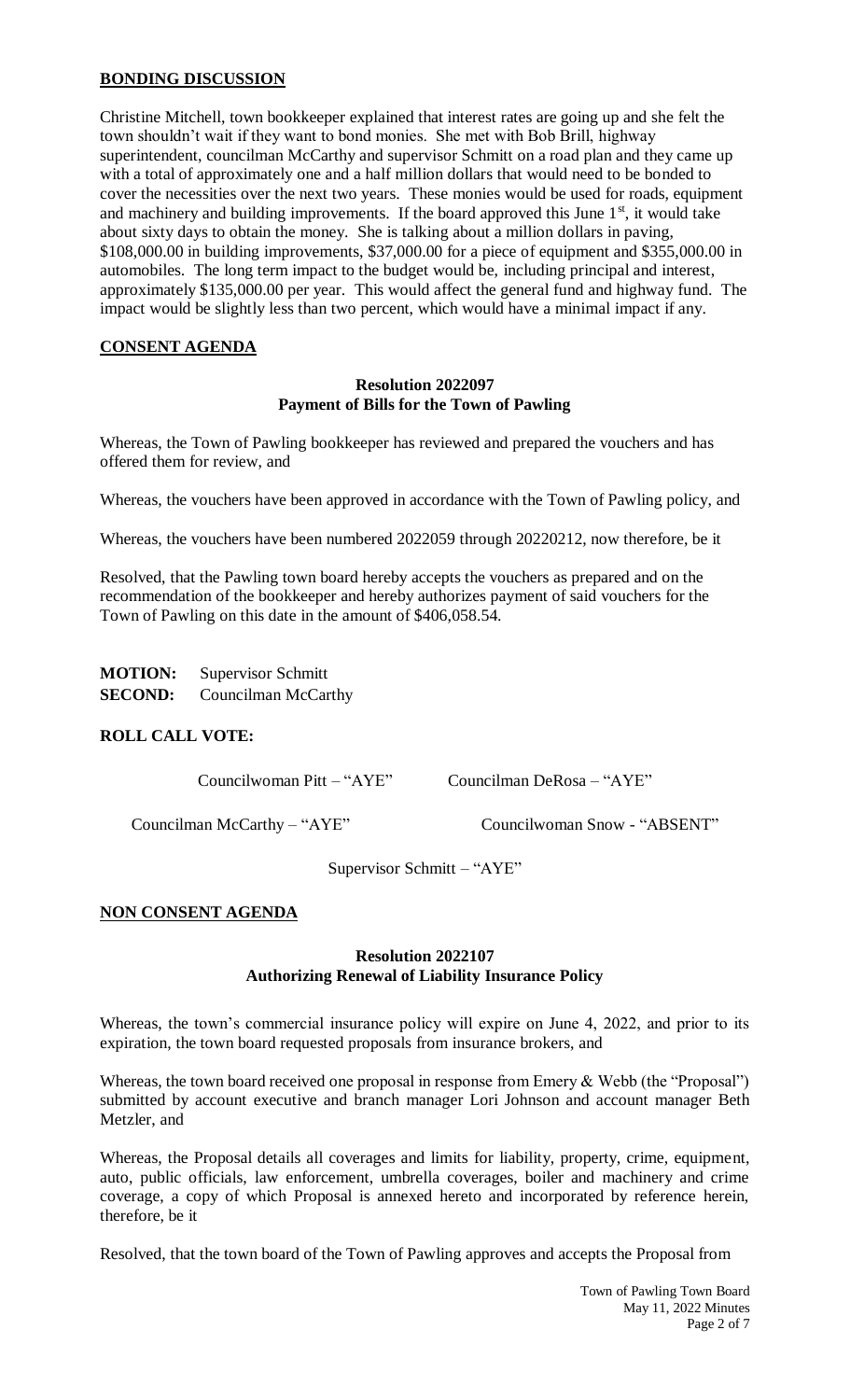Emery & Webb to renew its commercial insurance policies for an annual premium cost of \$112,044.62 and be it further

Resolved, that the town supervisor is hereby authorized and directed to execute any and all agreements and other documents necessary to give effect to this resolution, consistent with the terms hereof, all in form satisfactory to the Supervisor and the town attorney.

| <b>MOTION:</b> | Supervisor Schmitt |
|----------------|--------------------|
| <b>SECOND:</b> | Councilwoman Pitt  |

## **ROLL CALL VOTE:**

Councilwoman Pitt – "AYE" Councilman DeRosa – "AYE"

Councilman McCarthy – "AYE" Councilwoman Snow - "ABSENT"

Supervisor Schmitt – "AYE"

## **Resolution 2022108**

## **Standard Work Day & Reporting Resolution for Elected & Appointed Officials RS 2417-A**

BE IT RESOLVED**,** that the Town of Pawling (**30350**) hereby establishes the following standard work days for these titles and will report the officials to the New York State and Local Retirement System based on their record of activities:

| <b>Title</b> | <b>Standard</b><br><b>Work Day</b><br>(Hrs/day)<br>Min. 6 hrs<br>Max. 8 hrs | <b>Name</b><br>(First and Last) | <b>Current Term</b><br>Begin & End<br><b>Dates</b> | Record of<br><b>Activities</b><br><b>Result</b> | Pay<br><b>Frequency</b> |
|--------------|-----------------------------------------------------------------------------|---------------------------------|----------------------------------------------------|-------------------------------------------------|-------------------------|
|--------------|-----------------------------------------------------------------------------|---------------------------------|----------------------------------------------------|-------------------------------------------------|-------------------------|

**Elected Officials**

| Town Clerk           | 6 | Catherine Giordano   | $01/01/2022$ - | 25.6 | Bi-weekly |
|----------------------|---|----------------------|----------------|------|-----------|
|                      |   |                      | 12/31/2025     |      |           |
| Town                 | 6 | Corinne Musella Pitt | $01/01/2022$ - | 15.4 | Bi-weekly |
| Councilwoman         |   |                      | 12/31/2025     |      |           |
| Town                 | 6 | James McCarthy       | $01/01/2022$ - | 20.1 | Bi-weekly |
| Councilman           |   |                      | 12/31/2025     |      |           |
| Highway              | 8 | Robert F. Brill      | 01/01/2022-    | 34.2 | Bi-weekly |
| Superintendent       |   |                      | 12/31/2025     |      |           |
| <b>Tax Collector</b> | 6 | Barbara Tyson        | $01/01/2022$ - | 27.2 | Bi-weekly |
|                      |   |                      | 12/31/2025     |      |           |
| Town Justice         | 6 | David Daniels        | 01/01/2022-    | 1.5  | Bi-weekly |
|                      |   |                      | 12/31/2025     |      |           |

**MOTION:** Supervisor Schmitt

**SECOND:** Councilman DeRosa

## **ROLL CALL VOTE:**

Councilwoman Pitt – "AYE" Councilman DeRosa – "AYE"

Councilman McCarthy – "AYE" Councilwoman Snow - "ABSENT"

Supervisor Schmitt – "AYE"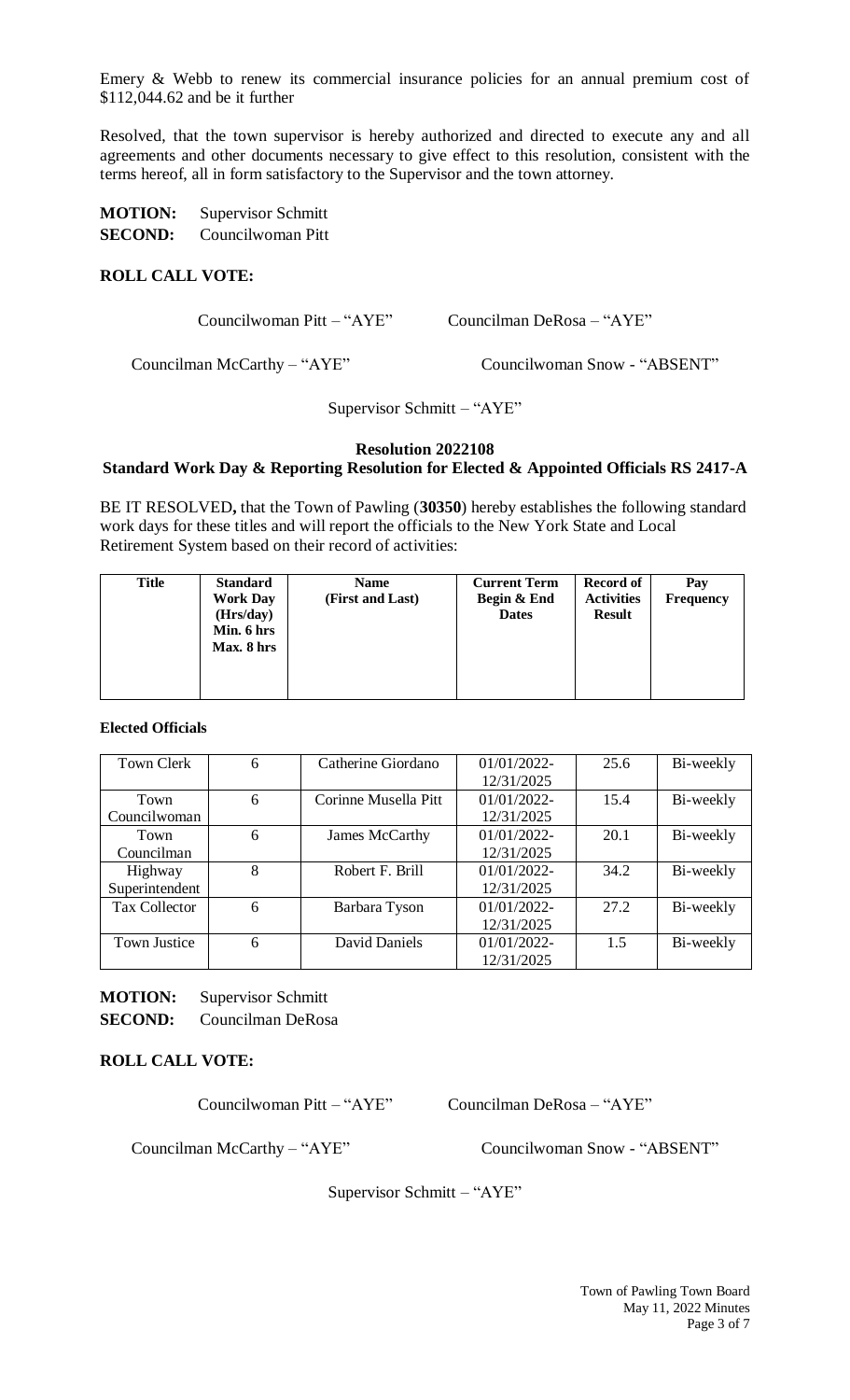#### **Resolution 2022109 Approving Settlement of Tax Certiorari Proceeding in the Matter of the Application of Inspirational Books v. the Town of Pawling Index Nos. 21/52633**

WHEREAS, the Town of Pawling is currently a party respondent in a certain tax certiorari proceeding entitled INSPIRATIONAL BOOKS V. TOWN OF PAWLING, ET AL, currently pending in the Supreme Court, State of New York, County of Dutchess, in which the total assessed valuation of premises shown on the Pawling tax map as grid number 7056-05-206939- 0000 as listed on the 2021 assessment roll is being contested; and

WHEREAS, a proposed settlement of said matter has been negotiated by and among the town attorney, counsel to petitioner, and counsel to the Pawling Central School District the terms of which are set forth in a proposed consent judgment, a full and complete copy of which is annexed hereto and hereby made a part hereof; and

WHEREAS, the assessor of the Town of Pawling and the property owner have agreed to settle the proceeding by reducing the assessed valuation of the subject premises as follows:

| Assessment | Original   | Settlement |      |
|------------|------------|------------|------|
| Roll       | Assessment | Assessment |      |
| 2021       | 741,900    | 286,750    | and, |

NOW, THEREFORE, BE IT RESOLVED, that the town board of the Town of Pawling hereby approves and ratifies the settlement of the above described matter; and

BE IT FURTHER RESOLVED, that Jamie Spillane, Esq. of the Firm of Hogan & Rossi, the Pawling town attorney, or any other member of said firm, is hereby authorized and directed to sign, on behalf of the Town of Pawling, said consent judgment in the form annexed hereto or, if hereinafter modified or amended, in such form as may be deemed satisfactory to the town attorney.

| <b>MOTION:</b> | <b>Supervisor Schmitt</b> |  |
|----------------|---------------------------|--|
| <b>SECOND:</b> | Councilman McCarthy       |  |

# **ROLL CALL VOTE:**

Councilwoman Pitt – "AYE" Councilman DeRosa – "AYE"

Councilman McCarthy – "AYE" Councilwoman Snow - "ABSENT"

Supervisor Schmitt – "AYE"

## **Resolution 2022110 Approval of Name Changes of Private Roads**

Whereas, a correction is needed for resolution 2022103 approved on May 4<sup>th</sup>, 2022, and

Whereas, new owners of parcel 6958-00-970148 have requested to change to names of two private roads that provide access to said, and

Whereas, the two roads were previously names Mistover Way and Wang Dang Doodle Loop, and

Whereas, the owner requests that Mistover Way be changed to Rounded Crest Way, and

Whereas, the owner requests that Wang Dang Doodle Loops be changed to Horse Around Loop, and

Whereas, the name change will impact the following addresses which all serve parcel 6958-00- 970148: 128 Mistover Way

> Town of Pawling Town Board May 11, 2022 Minutes Page 4 of 7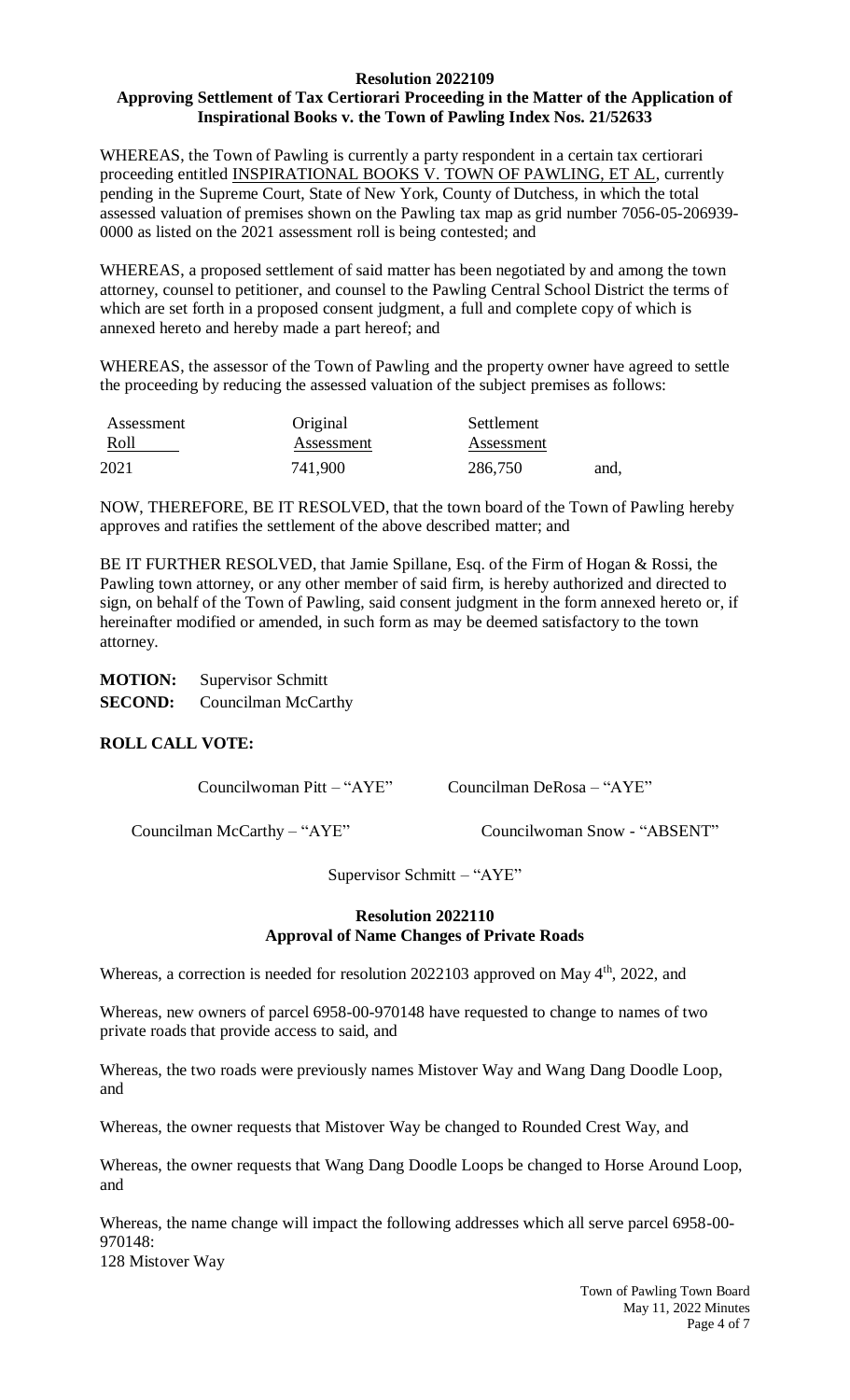130 Mistover Way 47 Wang Dang Doodle Loop 59 Wang Dang Doodle Loop, and

Whereas, the addresses would become:

128 Rounded Crest Way 130 Rounded Crest Way 47 Horse Around Loop 59 Horse Around Loop, and

Whereas, the renaming of the private roads will not impact any other parcels other than 6958-00- 970148, therefore, be it

Resolved, that the town board hereby approves the renaming of the above private roads on parcel # 6958-00-970148 from Mistover Way to Rounded Crest Way and from Wang Dang Doodle Loop to Horse Around Loop as further detailed above, and be it further

Resolved, that the Town of Pawling records shall be amended to reflect the renaming of the roads.

| <b>MOTION:</b> | <b>Supervisor Schmitt</b> |
|----------------|---------------------------|
| <b>SECOND:</b> | Councilman DeRosa         |

**ROLL CALL VOTE:**

Councilwoman Pitt – "AYE" Councilman DeRosa – "AYE"

Councilman McCarthy – "AYE" Councilwoman Snow - "ABSENT"

Supervisor Schmitt – "AYE"

#### **Resolution 2022111 Authorization of Town Clerk to Advertise For Construction Bids for Well #5 in Water District #2**

Whereas, the town board sought sealed bids containing proposals for the connection of well 5 to water district 2 (the 'Project"), which bids were due by 11:00 A.M. today; and

Whereas, although one bid was received this afternoon, it was after the 11:00 AM deadline and cannot be accepted, and therefore no valid bids were received; and

Whereas, the town board wishes once again to seek bids for the project;

NOW, THEREFORE, BE IT RESOLVED, that the town board of the Town of Pawling hereby authorizes the town clerk to publish a notice advising the public that sealed bids will be received for the Project at 160 Charles Colman Blvd, Pawling, NY 12564 in the Office of the town clerk of the Town of Pawling.

| <b>MOTION:</b> | <b>Supervisor Schmitt</b> |  |
|----------------|---------------------------|--|
|                |                           |  |

**SECOND:** Councilwoman Pitt

## **ROLL CALL VOTE:**

Councilwoman Pitt – "AYE" Councilman DeRosa – "AYE"

Councilman McCarthy – "AYE" Councilwoman Snow - "ABSENT"

Supervisor Schmitt – "AYE"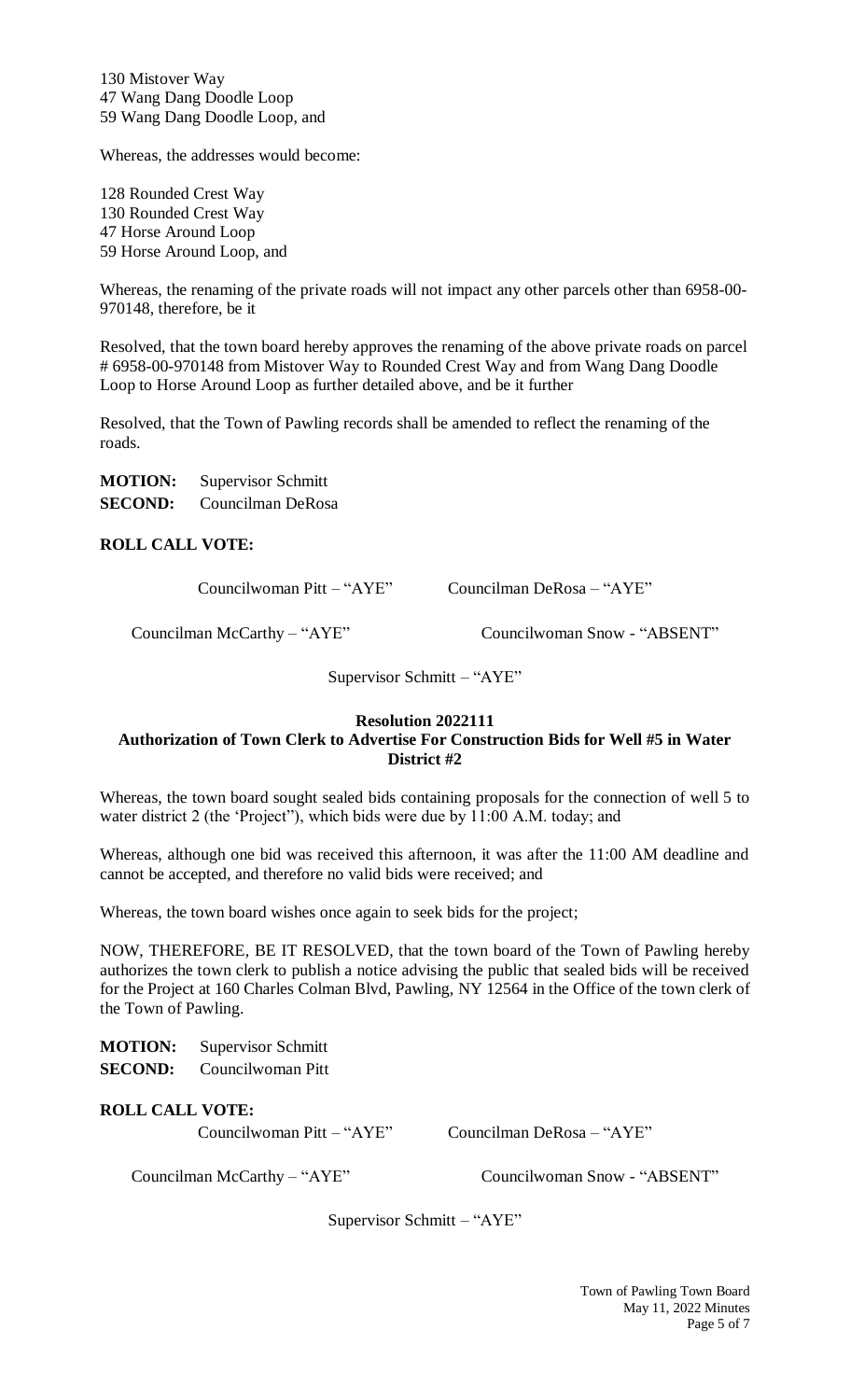## **TOWN BOARD DISCUSSION**

## **PITT**

Councilwoman Pitt said in regards to Ms. Mitchell's presentation regarding bonding, is Old Route 55 included in that conversation?

Bob Brill, highway superintendent said Old Route 55 was not included in the bonding. It will be very expensive to do that road, so there needs to be further discussion on how to go about financing it. This will need to be researched and he did not feel it would be wise to jump into doing that road, and he felt the town would need to search for grant monies for Old Route 55.

Councilwoman Pitt said she has received a response from Verizon regarding FIOS, saying that Verizon has expansion plans for the western part of the Dutchess County, not the eastern part of the county. The Verizon representative suggested she reach out at the state level to see why the expansion would not be on the east side of the county.

#### **DEROSA**

Councilman DeRosa said he inspected the weir boards this morning at the Whaley Lake Dam and the water is two inches above the wooden weir boards. The valve is closed so there is no extra water draining. He suggested taking the weir boards out in the fall. Councilman DeRosa said he has been in contact with Aaron Cioppa, president of the Shorehaven civic association regarding holding their meetings at the Holmes Whaley Lake Civic Association, which they have done for many years. There was never a charge for them to use that location four times per year. When Mrs. Cioppa went to submit the insurance certificate and secure the dates to use the HWLCA, she was asked to pay a fee.

Councilman DeRosa made a motion to waive the fees for Shorehaven to use the meeting room at the HWLCA for four meetings per year, seconded by supervisor Schmitt.

Ms. Tagliafierro, town attorney said Shorehaven is a private entity and if the board waives the fees for them, it is like giving a gift of public funds to a private entity, which is a violation of the New York State constitution. She understood there may be some hardship here and the board is sympathetic toward them, but she wanted to bring that to the board's attention. The town has had some issues with this with other buildings in the recent past and that is her legal advice.

Councilman DeRosa said there are a lot of organizations the town doesn't charge.

Ms. Tagliafierro said as far as she knows, under New York State law, the only type of associations you can give that accommodation to are veterans organizations that are located within the town or in an adjoining municipality, and they have at least five residents of the town as part of their organization.

Councilwoman Pitt said the fees have come up in the past and it may be time to take a hard look at the fee schedule.

Mr. Cioppa, resident from 1348 Route 292 and acting president of the Shorehaven Civic Association, said in his seventeen years as vice president, they have never paid a fee. He can't express the disappointment and the impact this will have on the residents. Shorehaven has been intact since 1964 and this is the first time they would be charged. He hoped the board would disagree with their legal advice and let them use the HWLCA for their meetings.

Ms. Tagliafierro suggested the board allow the use this one time without a fee while they work on a final policy. This is an issue that comes up from time to time. There is a short period of time between now and their meeting May 21st, and it has been historically done, maybe the board could give it a pass for this one time.

Councilman DeRosa amended his motion to waive the fee for the May 21, 2022 meeting and for the town board to continue the discussion on fees, and work on a policy, seconded by councilwoman Pitt, motion passed unanimously.